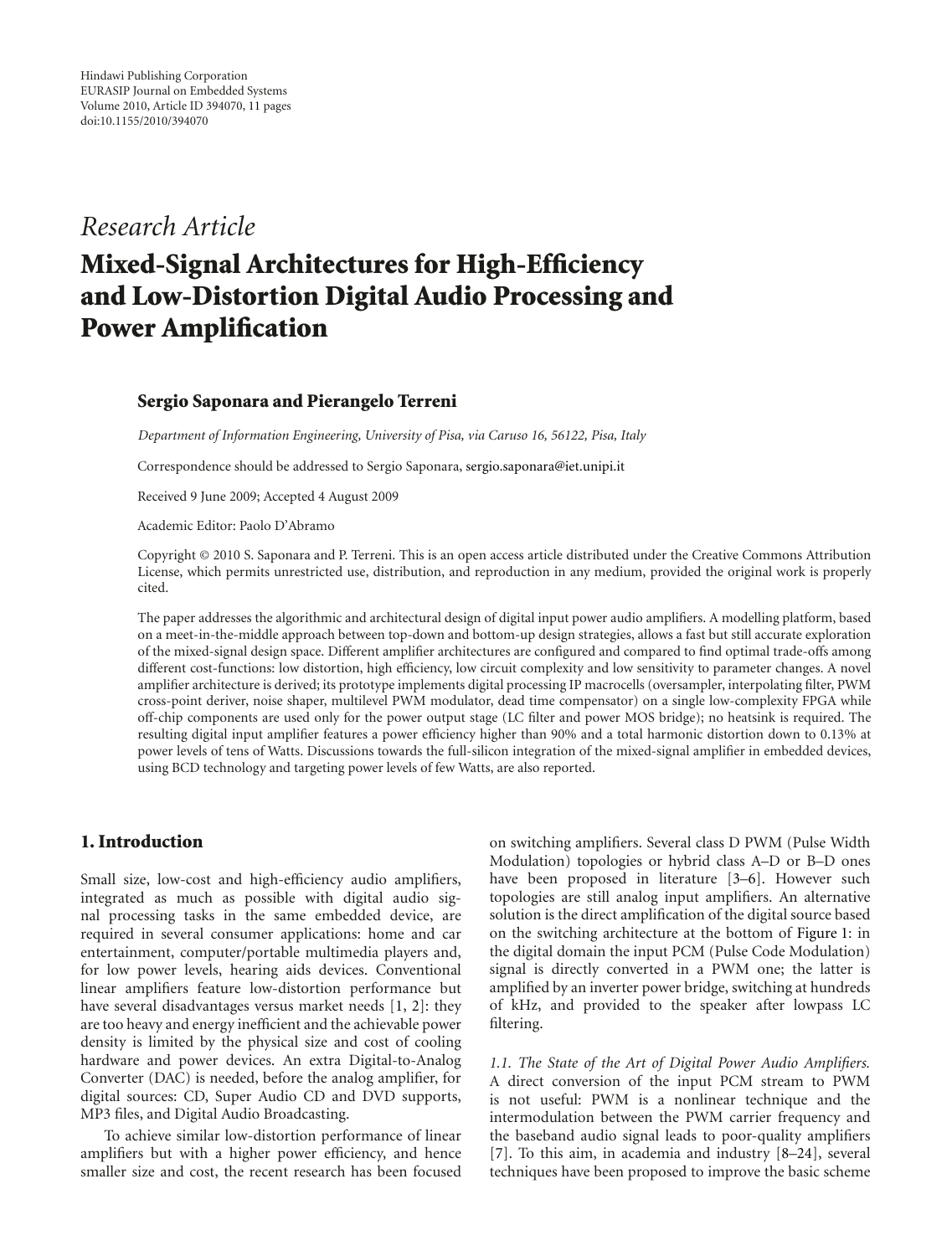Digital PCM

PCM to PWM

LC filte

Figure 1: DAC plus class D amplifier versus digital power audio amplifier.

Class I<br>AMP

in Figure 1: new digital audio processing algorithms [12– 15, 17–20, 22–24] or novel feedback schemes [9–11, 21] or multilevel PWM power bridges [16] have been published to correct the distortions introduced by the PWM modulation or by the nonideal behaviour of the power stage. However the new proposed techniques require extra hardware resources; the performance gain is paid in terms of increased circuital complexity and cost. The overall amplifier often requires multiple chips for the digital part (including digital signal processor and/or ASIC and/or FPGA), plus ADC and highorder analog filters for the feedback plus multiple power transistors and gate drivers for multi level PWM. As a result high-performance systems require high circuit complexity, implemented using multiple chips and often multipleboards, and are not suitable for consumer applications or embedded devices. Solutions with lower complexity are usually obtained at the expense of audio quality reduction.

*1.2. Aim and Outline of This Work.* This work explores the design space of digital audio amplifiers to find an optimal mixing of different analog and digital techniques. The resulting architecture aims at achieving optimal performance in terms of low-distortion and high power efficiency while still allowing a low-cost implementation: all the digital processing part integrated in a single device, for example, a low-complexity FPGA, plus off-chip components only for the power stage, made up of a MOS H-bridge and an LC filter but without any heat sink.

Most state-of-the-art techniques propose specific optimizations for just a part of the scheme in Figure 1; when integrating together different known techniques the relevant hardware overheads add up while the extra gain in performance can be negligible. However, the exhaustive design space exploration of digital power audio amplifiers is not straightforward since it needs fast but still accurate models involving the codesign of heterogeneous components: computation intensive processing algorithms at functional level with hardware components at physical level; low power digital and mixed-signal circuits with analog power devices; silicon integrated circuits with discrete devices. Hereafter Section 2 presents a platform-based modelling flow and the cost metrics used to drive the design space analysis. The models used to find optimal trade-offs between complexity,

power efficiency, distortion and sensitivity are presented in Section 3 together with architectural comparison results. Section 4 shows the prototyping of the selected architecture targeting power levels of tens of Watts. Section 5 compares the obtained results versus the state of the art and discusses the extension of the work to fully integrated amplifiers for power levels of few Watts. Conclusions are drawn in Section 6.

#### **2. Platform-Based Design Flow and Metrics**

*2.1. Design Metrics Definition.* The definition of the multiple cost metrics to be optimized is essential to drive the design space exploration and the correct comparison of different architectures. The design metrics are the audio signal distortion, the power efficiency, the circuit complexity and the architecture sensitivity to parameter changes. The input signals are PCM samples with a bit size *n* from 16 to 24 and a sample frequency  $F_{\text{IN}}$  between 44 kS/s and 96 kS/s (the lower values for frequency and bit-size are typical of audio CD while the higher values are used in audio DVD). The target output power, Pout, amounts to tens of Watts with power efficiency levels up to 90%. Reported data in this paper refer to the example case of max Pout of 70 Wrms (or 35 Wrms) delivered to a 4  $\Omega$  (or 8  $\Omega$ ) speaker. The total harmonic distortion (THD) considered for High-Fidelity (Hi-Fi) is a level lower than 0.2%, the optimal target is 0.1%. As discussed in [1] there are high-end products for professional applications, using linear amplifiers, with THD figures below 0.001%; however the subjective sensitivity of the hearing human system to THD levels below 0.3% is often negligible. Most Hi-Fi amplifiers, for example, Sony STR-DE445 [13], for consumer home or car markets have a THD of 0.2%. The considered frequency response in this paper is 20 Hz–20 kHz, although THD optimizations focus on the range 500 Hz to 2 kHz where the hearing human system is mainly sensible and very often music signals are below 16-17 kHz [1]. The target circuit complexity for the digital processing circuitry amounts to tens of equivalent ASIC gates, a value that can be fitted in a single low-cost FPGA leaving space to integrate other audio processing tasks thus realizing a complete audio acquisition/playing system in a single embedded device.

*2.2. Platform-Based Design Flow.* To allow a fast but still accurate design space exploration we followed a meet-inthe-middle approach between bottom-up and top-down strategies [25]. A configurable modelling platform has been built starting from libraries of analog and digital building block components. A library of accurate spice models has been derived bottom-up for the hardware components whose nonideal characteristics and nonlinearity affect the behaviour of the power audio amplifier: power MOS, power supply, analog filters, OpAmp and comparators optionally used in the feedback loop. As example, we have created Spice models for the power MOS in [26], used also in the prototyping phase; such models consider all key electrical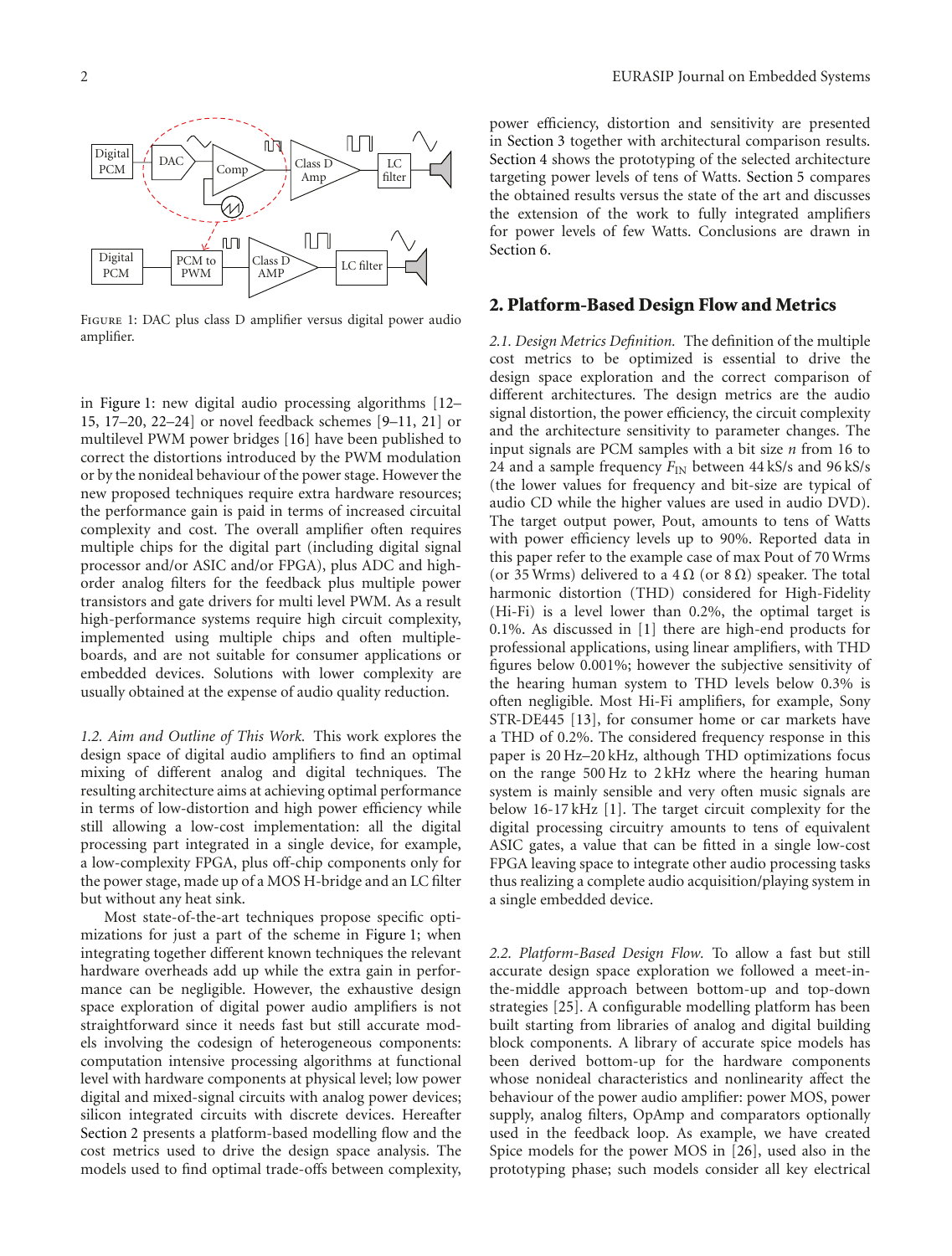

Figure 2: Modelling platform for digital input power audio amplifier.

TABLE 1: Interpolating filter mask specifications.

| Mas type | Pass-band            | Stop-band            | Pass-band ripple | Stop-band attenuation |
|----------|----------------------|----------------------|------------------|-----------------------|
|          | 0.45 F <sub>IN</sub> | $0.55 F_{\text{IN}}$ | <0.1 dB          | >50 dB                |
|          | $0.4 F_{IN}$         | 0.6 F <sub>IN</sub>  | $< 0.02$ dB      | $>60$ dB              |

parameters [27] and their dependence on input driving signal (*V*<sub>GS</sub>) and output delivered power: MOS transfer curves, drain source breakdown voltage  $BV_{DS}$ ,  $R_{DS}$  on resistance, gate charge *QG*, body diode reverse recovery charge *Q*rr, internal gate resistance *RG*, MOS rise and fall times *Tr* and  $T_f$  and switching frequency  $F_{sw}$ , transistor packaging and thermal characteristics. The Spice models have been integrated with parametric and fixed-point Simulink models for the signal processing algorithms proposed to enhance the basic scheme in Figure 1, see details in Section 3. The resulting Spice/Simulink environment is then used topdown to build multiple architectures (proper configuring and combining the building block models) and to allow their fast but still accurate comparison. The considered design metrics are those in Section 2.1. This analysis allows a first selection of the most promising architectures; for them the comparison is further refined in a second step using HDL models for the digital audio algorithms.

Synthesized on different technologies (standard-cells CMOS libraries or SRAM-based FPGAs) the HDL models permit the evaluation of the gate complexity and power consumption of the digital circuitry. The selected architectures are finally prototyped, and the real performances measured, using FPGA technology plus a discrete power output stage.

#### **3. Mixed-Signal Architectural Exploration**

This section presents the modelling platform which includes the following building blocks, see Figure 2: an over sampler, a cross point estimator for natural PWM, a sigma-delta noise shaper, a multilevel PWM generator, a dead time insertion unit, a power bridge, an LC filtering stage, a feedback loop with PWM signal compensation. To each building block parametric functional and cost models have been associated. For some blocks multiple algorithms are implemented. By combining the different building blocks and configuring their parameters, different possible architectures have been obtained, simulated and compared. The following subsections detail the architectures and functionalities implemented in each block of Figure 2, the relevant parameters, and the results obtained from the comparison

of different configurations. The most suited choices for block combination and parameter configuration are also highlighted.

*3.1. Oversampler.* To reduce the output THD an oversampler is added before the PCM to PWM conversion in the digital domain, see Figure 2. Oversampling by a parametric factor *M* is realized first inserting *M*-1 zeros after each original sample (zero padding); the data stream is then processed with an interpolating filter to remove high frequency spurious repetitions of the baseband signal. The higher the oversampling factor *M* is, the higher (↑ *M*) the PWM carrier frequency is and hence the transition bandwidth for the LC output filter used to remove intermodulation distortion. Thus, a high over-sampling factor *M* simplifies the design of the LC analog filter at the expense of an increased complexity for the digital interpolating filter.

During simulations to find the most suited sizing for the factor *M* and for the oversampling filter structure, the masks in Table 1 have been used to specify the filter magnitude response. Mask 1 is known in literature [28, 29] while mask 2 is a new proposal of this work. Compared to mask 1, mask 2 features more stringent requirements in terms of pass-band ripple and stop-band attenuation (needed to meet a target THD *<* 0.2%) but allows for a larger transition band; indeed music signals rarely exceed the 17 kHz imposed by a passband of 0.4  $F_{IN}$  and hence the pass-band 0.45  $F_{IN}$  in mask 1 is often excessive.

Once specified the magnitude response of the filter it is important to define its architectural implementation (FIR or IIR, windowing type, direct or cascade multistage structure, parallel or iterative implementation of the multiply and accumulate-MAC- unit, data bit width), since its hardware cost can represent the main bottleneck of the whole audio system [28–32].

For the audio interpolating filter an FIR approach has to be preferred to an IIR for its linear phase response. However to implement the masks in Table 1 with an oversampling factor  $M = 8$  a direct implementation of an FIR type needs a number of taps, that is, a filter order *Z*, of some hundreds as reported in Table 2. Equiripple and Kaiser FIR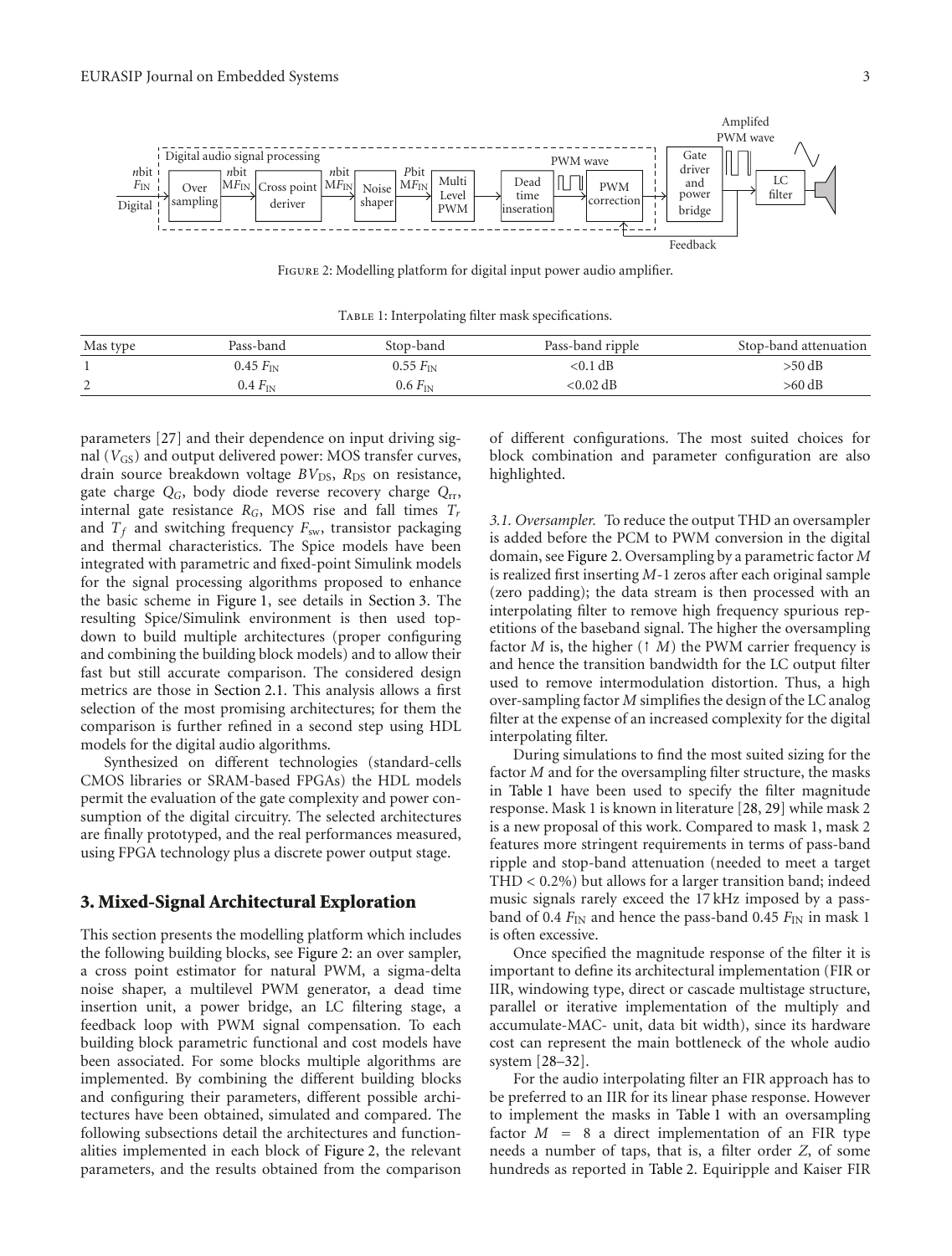Table 2: FIR and IIR order for the interpolating filter, oversampling x8.

|        | <b>FIR</b> |        |       | НR    |          |  |
|--------|------------|--------|-------|-------|----------|--|
|        | Equiripple | Kaiser | Butt. | Cheb. | Elliptic |  |
| Mask 1 | 193        | 233    | 38    | 13    |          |  |
| Mask 2 | 129        | 146    | 24    |       |          |  |

types are considered in Table 2; analysis carried out using Gaussian, Hamming and Hanning FIR windows lead to similar results of the Kaiser FIR type. Such high filter orders entail a high computational complexity which amounts to roughly  $Z \cdot M$  MAC operations per sample. On the contrary using an IIR structure the same magnitude response can be obtained with a much lower filter order: see Table 2 which considers Butterworth, Chebychev and elliptic IIR filters.

The filter computational burden further increases when considering oversampling factors *M* much higher than 8. As example Table 3 reports the PWM carrier frequency  $F_C$  =  $M \cdot F_{IN}$ , the filter order and the MAC operations needed for Equiripple and Kaiser FIR filters when varying the oversampling factor from 8 to 128 with CD-quality  $F_{\text{IN}} =$ 44*.*1 kS/s.

From Table 3 it is clear that (i) the computational cost of a direct FIR implementation amounts to tens of millions MAC/s for  $M = 8$  and becomes prohibitive, in the range of tens of Giga MAC/s, when *M* grows up to 128; (ii) considering off-chip power output bridges (see Section 3.6) with typical PWM frequencies within 1 MHz, oversampling factors *M* higher than 8 or 16 should be avoided.

To reduce the computational cost of FIR filters while keeping the advantages of their better phase response versus IIR structures, the following solutions can be adopted [29].

(1) Polyphase filter implementation: in the oversampling unit *M*-1 samples out of *M* are zeros (due to zero padding) and hence a polyphase structure reduces the required MAC operations for the interpolating filter by a factor *M*.

(2) Multistage cascade realization: the oversampling unit can be realized through a cascade of *S* multiple stages where the *i*th stage realizes an oversampling by a factor *Mi* (with  $M1 \cdots Mi \cdots MS = M$ ) with a filter of reduced order  $Z_i$ *Z*.

Table 4 shows the overall MAC computational cost, considering polyphase filter implementations, of different possible partitioning of the whole oversampling unit in multiple cascaded stages. The analysis in Table 4 considers an oversampling factor  $M = 8$  or 16 and  $F_{IN} = 44.1$  kS/s. In case of DVD-audio with  $F_{IN} = 96$  kS/s, MAC computations and PWM frequency in Tables 3 and 4 are doubled.

Comparing the results of Tables 3 and 4 it is clear that, exploiting the multistage decomposition and the poly-phase techniques, the filter complexity is reduced to few millions of MAC/s.

The computational burden in Table 4 is roughly the same for the two mask types; in the rest of the work mask 2 is



Figure 3: Noise shaping circuit (*n* bits input, *p* bits output).

used since it ensures a lower pass-band ripple. Using the Equiripple filter type a computational saving of roughly 30% is achieved versus the Kaiser type.

By adopting an oversampling factor  $M = 16$ , 4-stage polyphase FIR filter of Equiripple type with filter mask 2, the required complexity can be sustained for both CD-quality and DVD-quality inputs realizing in hardware a single MAC unit with 1 MAC/cycle capability and with a clock frequency below 10 MHz. The use of higher oversampling factors is still limited by the switching frequency of the power output bridge (see Section 3.6).

Finally, the bit-true arithmetic of the MAC hardware unit has been determined: using a 12-bit fixed-point data width the circuit complexity is greatly reduced versus a floating point arithmetic implementation while the reduction of audio reproduction quality is negligible.

*3.2. Noise Shaper.* Converting the *n*-bit oversampled PCM signal to PWM leads to a minimum impulse time  $T_{\text{min}}$  =  $1/(F_C \cdot 2^n)$  s, for example, roughly 0.25 nanoseconds considering  $M = 16$  and the 44.1 kS/s 16-bit PCM signal of audio CDs. Such values are too low for commercial power transistors [26, 27] with rise and fall times, *T<sup>r</sup>* and *T<sup>f</sup>* , of tens of nanoseconds. To reduce such requirement while keeping unaltered source audio quality, a noise shaper is used. Its architecture is shown in Figure 3: it reduces the used bits from  $n$  to  $p$ , while the added quantization noise can be spread outside the audio band using a *K*th order FIR shaping filter. In our model the noise shaper is parametric in terms of output bit width *p* and filter order *K*. An high value for *K* leads to improved SNR performances but also to an increased circuit complexity and to the risk of loop instability. Our analysis proves that stable loops and good trade-offs between audio performance and circuit complexity can be achieved using *p* between 4 and 8 bits and noise shapers with an FIR filter up to 5th order. Figure 4 reports the magnitude response of the selected noise shaping filter for the prototyping phase described in Section 4. The noise shaper transfer function NTF is NTF  $=$ ens(*z*)/erq(*z*) = *H*(*z*) – 1, being *H*(*z*) = 1 – (1 – 1/*z*)<sup>5</sup> the shaping filter response.

The most suited values for *M* and *p* depend on the time response of the used power MOS; the minimum impulse time  $T_{\text{min}} = 1/(M \cdot F_{\text{IN}} \cdot 2^p)$  should be comparable to the sum of  $T_r$  and  $T_f$ . As example for CD-audio signals, using  $M = 16$ ,  $p = 7$  leads to a  $T_{\text{min}}$  of 11 nanoseconds compatible with the timing of the selected power MOS devices [26].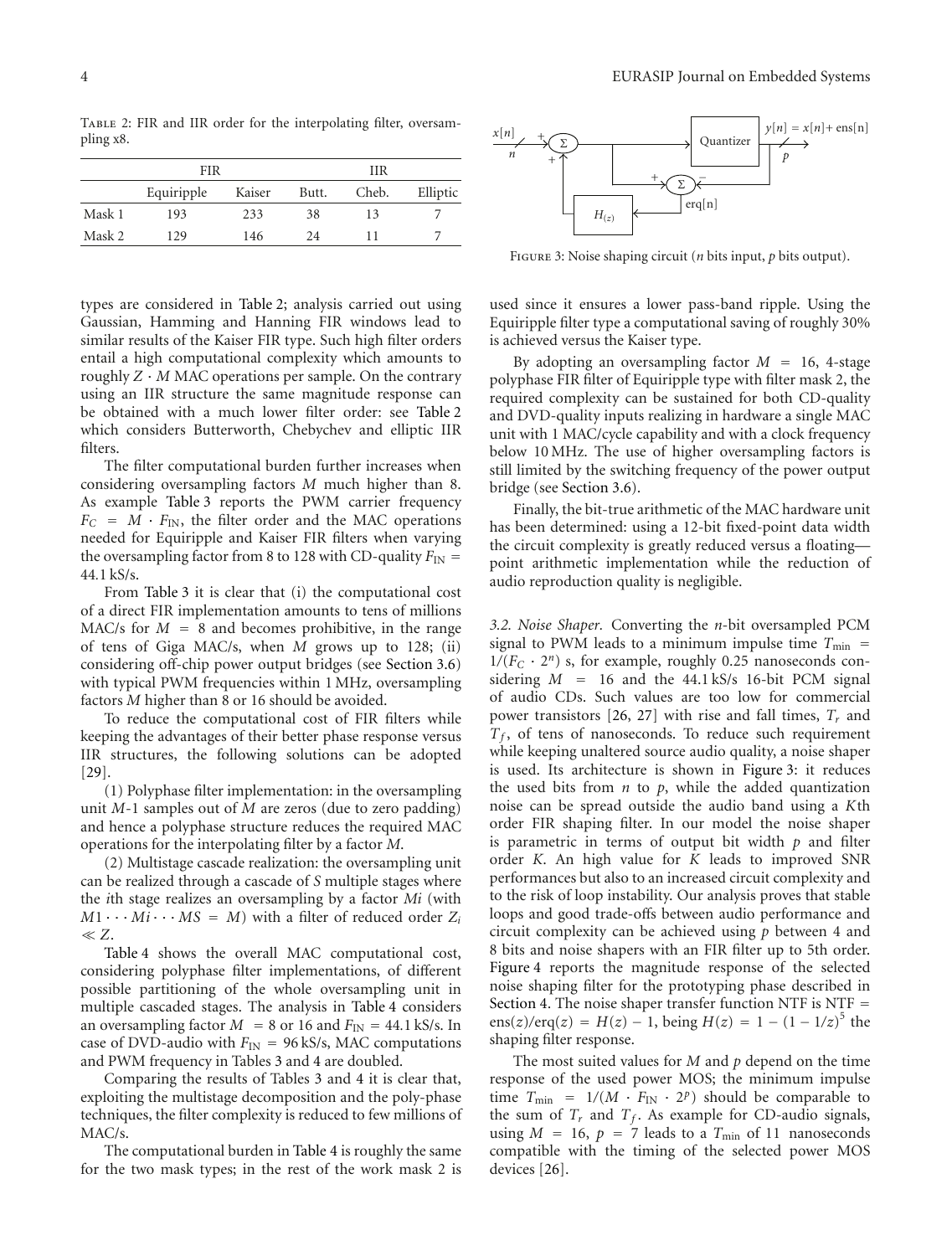| $\boldsymbol{M}$ | Mas type       |       | Equiripple                |       | Kaiser                    | $F_C$  |
|------------------|----------------|-------|---------------------------|-------|---------------------------|--------|
|                  |                | order | $10^6 \cdot \text{MAC/s}$ | order | $10^6 \cdot \text{MAC/s}$ | kHz    |
| 8                |                | 193   | 68.1                      | 233   | 82.2                      | 352.8  |
| 8                | 2              | 129   | 45.5                      | 146   | 51.5                      |        |
| 16               |                | 386   | 272.4                     | 469   | 330.9                     | 705.6  |
| 16               | 2              | 257   | 181.3                     | 291   | 205.3                     |        |
| 32               |                | 772   | 1089                      | 938   | 1324                      | 1411.2 |
| 32               | $\overline{c}$ | 515   | 726,8                     | 581   | 819,9                     |        |
| 64               |                | 1544  | 4358                      | 1875  | 5292                      | 2822.4 |
| 64               | 2              | 1029  | 2904                      | 1161  | 3277                      |        |
| 128              |                | 3087  | 17425                     | 3749  | 21162                     | 5644.8 |
| 128              | $\overline{2}$ | 2057  | 11611                     | 2321  | 13102                     |        |

Table 3: Interpolating filter complexity and PWM frequency versus *M.*

Table 4: Interpolating filter complexity, polyphase, and multistage units.

| Mask type    | Filter type                                       | Polyphase cost $10^6 \cdot \text{MAC/s}$    |       | Filter order, <i>ith</i> stage |       |       |  |
|--------------|---------------------------------------------------|---------------------------------------------|-------|--------------------------------|-------|-------|--|
|              |                                                   |                                             | $i=1$ | $i=2$                          | $i=3$ | $i=4$ |  |
|              |                                                   | $M = 8$ , $S = 3$ stages $x^2 - x^2 - x^2$  |       |                                |       |       |  |
| 1            | Equiripple                                        | 3.26                                        | 48    | 7                              | 3     |       |  |
| 2            | Equiripple                                        | 3.26                                        | 32    | 11                             | 5     |       |  |
| 1            | Kaiser                                            | 5.07                                        | 59    | 12                             | 8     |       |  |
| 2            | Kaiser                                            | 4.72                                        | 37    | 15                             | 10    |       |  |
|              | $M = 16$ , $S = 4$ stages $x^2 - x^2 - x^2 - x^2$ |                                             |       |                                |       |       |  |
| 1            | Equiripple                                        | 4.32                                        | 48    | 7                              | 3     | 3     |  |
| 2            | Equiripple                                        | 4.32                                        | 32    | 11                             | 5     | 3     |  |
| 1            | Kaiser                                            | 7.54                                        | 59    | 12                             | 8     |       |  |
| 2            | Kaiser                                            | 7.89                                        | 37    | 15                             | 10    | 9     |  |
|              |                                                   | $M = 16$ , $S = 3$ stages $x^2 - x^2 - x^4$ |       |                                |       |       |  |
| 1            | Equiripple                                        | 4.67                                        | 48    | 7                              | 11    |       |  |
| 2            | Equiripple                                        | 5.20                                        | 32    | 11                             | 16    |       |  |
| $\mathbf{1}$ | Kaiser                                            | 6.48                                        | 59    | 12                             | 16    |       |  |
| 2            | Kaiser                                            | 6.48                                        | 37    | 15                             | 20    |       |  |

*3.3. Cross Point Estimator for NPWM.* The scheme with oversampling plus noise shaping implements the Uniform sampled PWM (UPWM). To further reduce the THD a Natural PWM (NPWM) modulation can be realized. For NPWM, see Figures 2 and 5, a cross-point deriver is added after the oversampling unit to estimate the intersection point between the sawtooth carrier and the original modulating signal as in analog PWM. In our mixed-signal model we have implemented four cross point estimators with different performance-complexity trade-offs. Two high-performance algorithms to estimate the NPWM cross point have been derived from [22], based on the iterative application of a Newton-Rapson method, and from [13], based on a 4-point Lagrange interpolator. Our simulations prove that these cross point estimators can reduce the THD down to 0.02% but at the expense of high computational cost. Hundreds of

millions of MAC operations per second are required for CD inputs and hence an extra DSP processor has to be dedicated to the cross-point estimation task.

Simplified 2-point estimators for NPWM, using linear interpolation (LI) or delta compensation ( $\Delta C$ ), allow a single chip implementation of the whole signal processing part. Here the crossing-point is estimated using the first-order formulas reported in Figure 5 requiring just 1 multiply/sample for ΔC and 1 division/sample for LI. Differently from [14, 15], where LI is preferred to  $\Delta C$  in case of micropower speech amplifiers not using oversampling, our simulations prove that the THD reduction using NPWM-LI or -ΔC is the same: a factor of 2 lower than UPWM. Thus, the use of ΔC is preferred since it is less complex than LI requiring the computation of a multiplication/sample instead of a division/sample.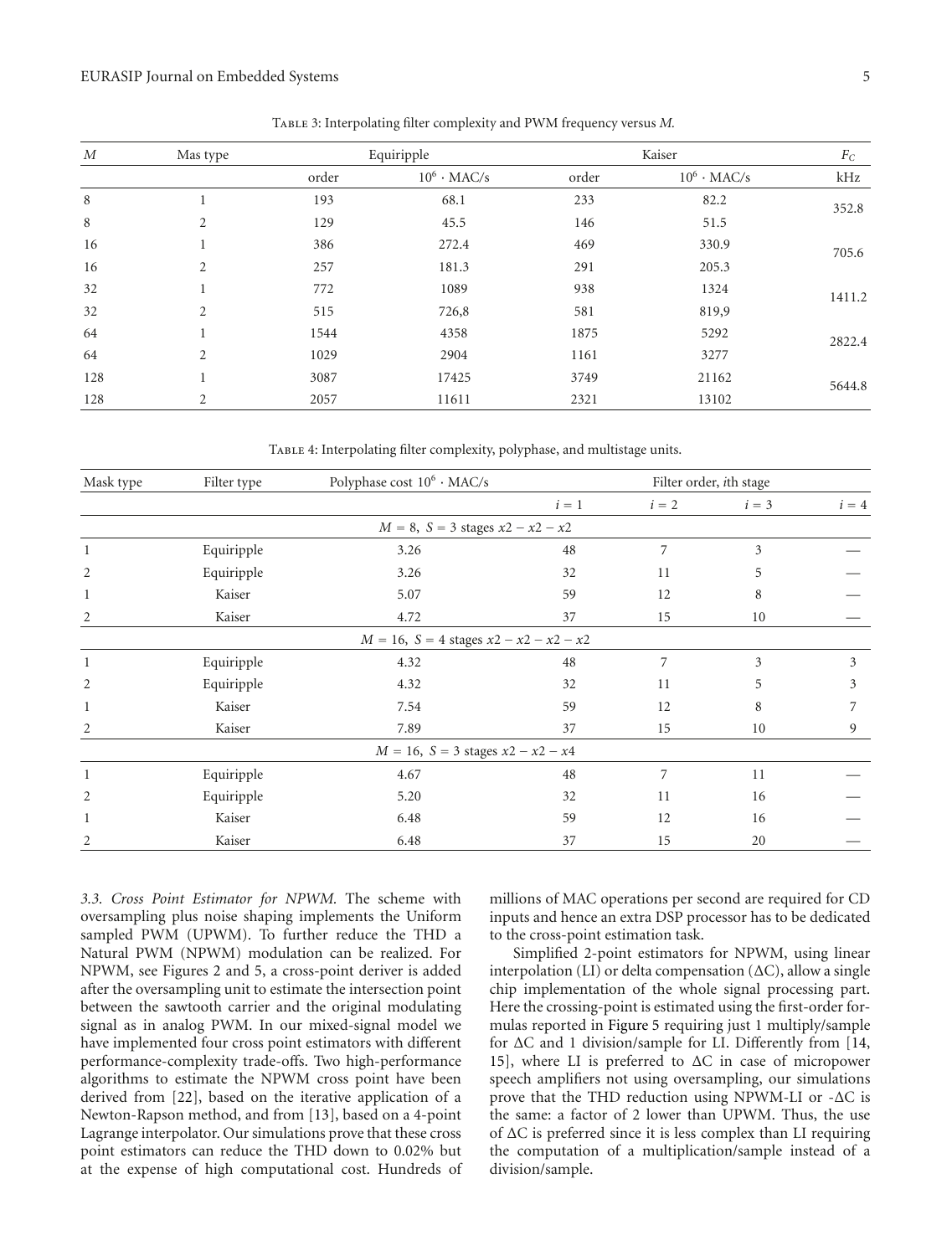

FIGURE 4: Noise shaping filter frequency response.

*3.4. Multilevel PWM.* A classic PWM has *L* = 2 levels but also  $L = 3$  levels PWM and  $L > 3$  PWM techniques, up to 9 in [16], can be implemented. In 2-state PWM the signal is switching between maximum and minimum supply voltage values, the two states  $V^+$  and  $V^-$ . Even for low-level signals binary modulation continuously provides energy to the LC filter and to the load. If the modulating input is null the PWM wave is still switching with a 50% duty cycle. The signal provided to the load is null but switching losses are paid thus reducing power efficiency. The 3-state PWM signal switches between  $V^+$  and 0 when the input signal is positive, otherwise between V<sup>−</sup> and 0. In case of null input there is no switching activity and hence switching losses are reduced. The 3-state PWM modulator reduces by a factor 2 the voltage swing supported by the power MOS transistors allowing also the reduction of electromagnetic interference (EMI) and a better behaviour of the power devices. By further increasing the number of levels *L* the EMI and the switching losses can be further reduced. However while 2 and 3 levels PWM can be implemented with a single power MOS bridge, a PWM with levels *L >* 3 require multiple power bridges, with matched behaviour. This increases remarkably the amplifier complexity and cost. Our analysis proves that for  $L > 3$  the complexity increase is not justified by a performance gain which is limited if compared to ternary PWM.

While the power output stage can be the same for 2 and 3 levels PWM, the digital circuitry is different. To generate a 2-state PWM digital wave each *p*-bit noise shaped and oversampled sample is compared to a digital sawtooth waveform. The 3-state PWM modulator is realized using two 2-state PWM modulators, one for positive input samples and the other for negative samples: after controlling the sign of each sample only one of the two 2-state modulators is enabled. Although 3-state PWM modulation doubles the cost of the 2-state one the complexity of the whole system is comparable. Indeed, as shown in Section 4, the overall digital circuitry complexity is dominated by the noise shaping and oversampling filters which are common to 3- and 2-state PWM. Summarizing 3 levels PWM is the best trade-off between performance and circuit complexity.

*3.5. Dead Time Insertion.* Before driving the power stage, proper guard intervals have to be inserted at the beginning and at the end of each PWM word to take into account the switching delay time of the selected power MOS devices. The minimal time resolution of the PWM wave is  $T_{\text{min}}$  =  $1/(M \cdot F_{\text{IN}} \cdot 2^p)$ , determined by the oversampling and noise shaping choices, which can be smaller than the switching transition time of typical power MOS. As example the sizing in Section 3.2 leads to a  $T_{\text{min}}$  of 11 nanoseconds smaller than the 20 nanoseconds switching delay of the selected MOS devices [26]. If the time guard intervals are not inserted, PWM words with duty cycles of few % or near 100%, that is, with high or low time intervals of tens of nanoseconds, cannot be correctly managed by the power stage and distortions will arise. Moreover, since the switching times of P- and N- MOS are not the same, for each transition of the PWM signal there is the risk of a short circuit between the voltage supplies (a MOS is already on while the other is not completely off). To avoid these power wasting phenomena extra dead time intervals have to be inserted when the PWM wave is switching. On the other hand the higher the inserted time guard and dead time intervals, the higher the reduction of the amplifier dynamic range. An optimal sizing of the time intervals to be inserted can be found simulating in the Simulink/Spice environment the whole amplifier including accurate models of the power MOS time response. Figure 6 shows the THD reduction factor, that is, the ratio between the THD obtained when inserting different guard intervals *tg* versus the THD obtained without any time guard. In Figure 6 the THD is reduced up to a factor 4 using a *tg* of 30 nanoseconds (curve "typical"). The example architecture considered in Figure 6 is that with oversampling and noise shaping sized as in Section 3.2 plus ternary PWM, power stage of Section 3.6, no feedback loop. The optimal value for *tg* in Figure 6 is derived from architecture simulations; a mathematical formula in closed form is not available. When considering PVT (process, voltage and temperature) variations of the implementing hardware devices (e.g., the FPGA and the power components of the prototype in Section 4) the THD reduction curve varies; see as example in Figure 6 the curves reported with dashed lines corresponding to the "min" and "max" corner cases. Using the *tg* value calculated in nominal conditions (30 nanoseconds in our case, see "typ" curve in Figure 6) a suboptimal, but still noticeable, THD improving factor is obtained versus the case with no time guard insertion. In Figure 6 with *tg* = 30 nanoseconds the THD reduction versus the case without any time guard is from 0.25 to 0.55 depending on the PVT conditions. Moreover, as discussed in Section 3.5, the use of a proper feedback scheme can reduce the architecture sensitivity to parameters variation.

*3.6. Output Power Stage.* Figure 7 reports the circuit schematic of the full bridge power stage, using commercial power MOS from [26]. A complementary N-/P-MOS solution is adopted. A level-shifting circuitry is used for high-side gate driving. Discrete power MOS are available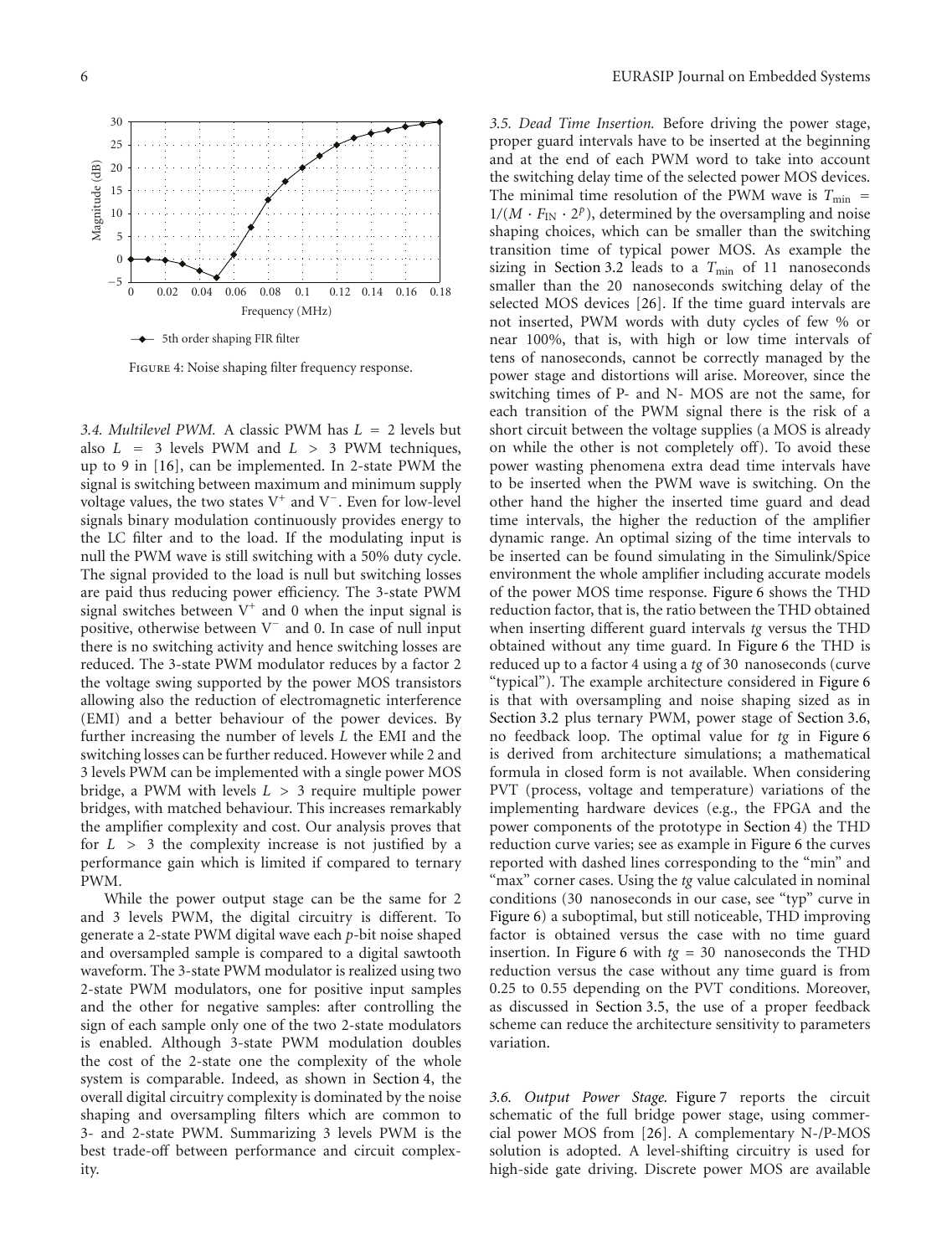

Figure 5: Example pulse width in UPWM, NPWM, ΔC- and LI- NPWM.



Figure 6: THD reduction versus inserted time guard *tg.*

with associated gate driver buffers (represented by B1, B2, B3, B4 in Figure 7), allowing the connection of the output power stage to the PWM output of a low-power digital circuit, such as an FPGA. For the target power levels of this work the supply voltage *Vdd* in Figure 7 is sized at 25 V. The LC filter in Figure 7 is a differential 4th-order Butterworth with 20 kHz cutoff. In our model we compared several LC filtering stages, with different filter order and considering Butterworth, Chebychev and Elliptic types. Figure 8 reports the THD achieved using Butterworth, Chebychev (0.5 dB pass-band ripple) and Elliptic (0.1 dB pass-band ripple) analog filters with a cutoff frequency of 20 kHz and considering different filter orders. From Figure 8 it can be noted that the performances of the filters are similar (elliptic filters are not defined for orders lower than 3). Butterworth type is preferred to avoid ripple in the pass-band. After the 4th order the THD reduction obtained increasing the filter complexity is minor.

*3.7. Feedback Topologies.* As far as feedback topology is concerned different schemes have been modelled. One solution is an open loop amplifier avoiding the problem of how to reinsert the power output signal in the low-power digital processing chain. This solution is widely adopted in literature, for example, in [13, 19]. Our simulations prove that an open loop scheme adopting oversampling, noise shaping, ΔC cross point estimation, 3-level PWM and dead time compensation (this scheme is nicknamed A1 in Figures 9 and 10) can be properly configured taking into account the real characteristics of the power stage. This open-loop amplifier leads to optimal THD and power efficiency results, see Figures 9 and 10, comparable to those obtained with closed-loop feedback amplifiers but avoiding extra hardware components. However if a circuit parameter changes (e.g., the PVT variations discussed in Section 3.4 and Figure 6) versus the reference value used for configuration or the supply voltage is affected by ripple there is not a compensating mechanism. Indeed, for open loop amplifiers it is mandatory the use of regulated supply voltages [19]. To reduce the amplifier sensitivity a feedback loop can be added to the architecture configuration A1. As example, in the architecture nicknamed A2 in Figures 9 and 10, the signal generated by the digital PWM modulator is compared to a scaled version of the output amplified PWM wave. Their difference *Verr* is sent to a lowpass analog controller, with transfer function C(s), extracting the DC component of the error. In our model we considered and simulated for C(s) an active filter (OpAmp plus RC network) with parametric cutoff frequency and filter order. The generated DC error level is then used in the PWM correction unit of Figure 2 to properly insert time delays in the PWM modulator thus driving the power MOS stage with a corrected PWM signal. Note that such approach is similar to some feedback algorithms proposed in literature: for example, in  $[9]$  C(s) is realized as a simple 1st order integrator while in [11] a more performing algorithm called PEDEC (Pulse Edge Delay Error Control) is used for PWM correction, starting from the generated DC error level. The results in Figures 9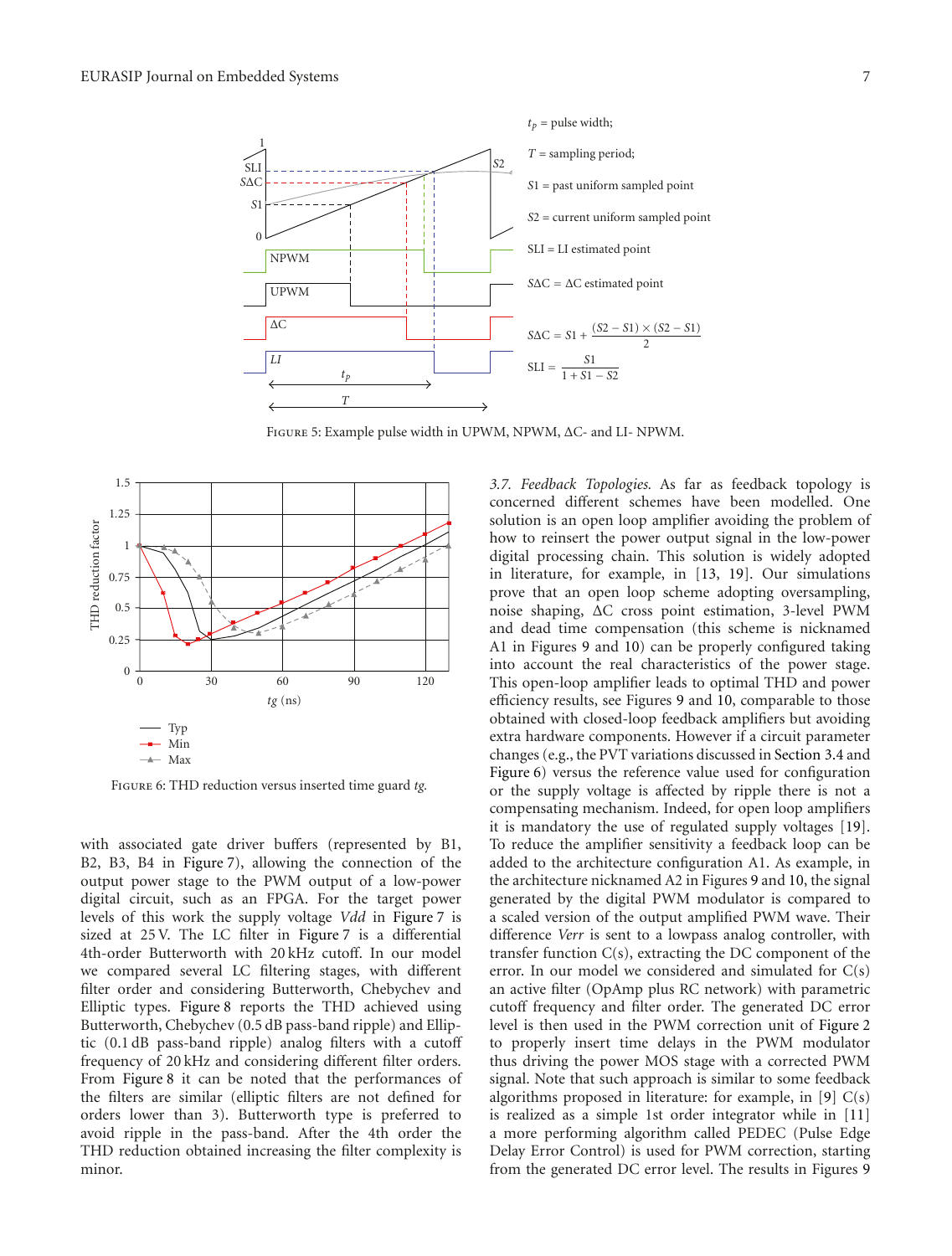

Figure 7: Full bridge power stage schematic.



Figure 8: THD reduction for different analog LC filter types.

and 10 for the amplifier nicknamed A2 refer to a feedback configuration with a 3rd order lowpass  $C(s)$  filter and using PEDEC as compensating technique. This approach provides good results but is not useful for a low-complexity and lowcost realization since it requires an extra analog feedback network.

With respect to that adopted in A2, more complex mixedsignal feedback correction schemes have been proposed in literature [10, 18]. In these schemes the output PWM power signal, after attenuation and filtering, is converted in the digital domain through extra ADCs: 7-bit flash ADC in [10] and 10-bit SAR ADC in [18]. In the digital domain similar operations to those of A2 are carried out. These feedback schemes using ADC and operating in the digital domain have been also modelled. The achievable THD and sensitivity performances are slightly better than those of A2 while the hardware overhead is much higher: an attenuator, a filter and an ADC are required in the analog domain plus a digital correcting unit in the digital one. Being too complex the feedbacks schemes with ADCs are not considered in the comparison of Figures 9 and 10.

A simpler but effective feedback correction technique to reduce the amplifier sensitivity to parameter changes is derived from [21]: the sign of the output current provided



Figure 9: Feedback type comparison, power efficiency versus Pout.



Figure 10: Feedback type comparison, % THD (at 1 kHz) versus Pout.

to the load is used as 1-bit control to check periodically which output transistor is on and to change consequently the inserted time-guard value. In [21] this technique has been proposed for the control of a 2-state PWM powerbridge. In this work this approach has been redesigned to be integrated with oversampling, noise shaping, ΔC cross point estimation and 3-level PWM creating a new amplifier scheme: A3, 1-bit feedback extension of the open loop A1. In our implementation we selected the value of 10 nanoseconds as resolution of correction for the PWM waveform.

With reference to max 70 Wrms delivered to a  $4 \Omega$ speaker, Figures 9 and 10 compare the amplifier schemes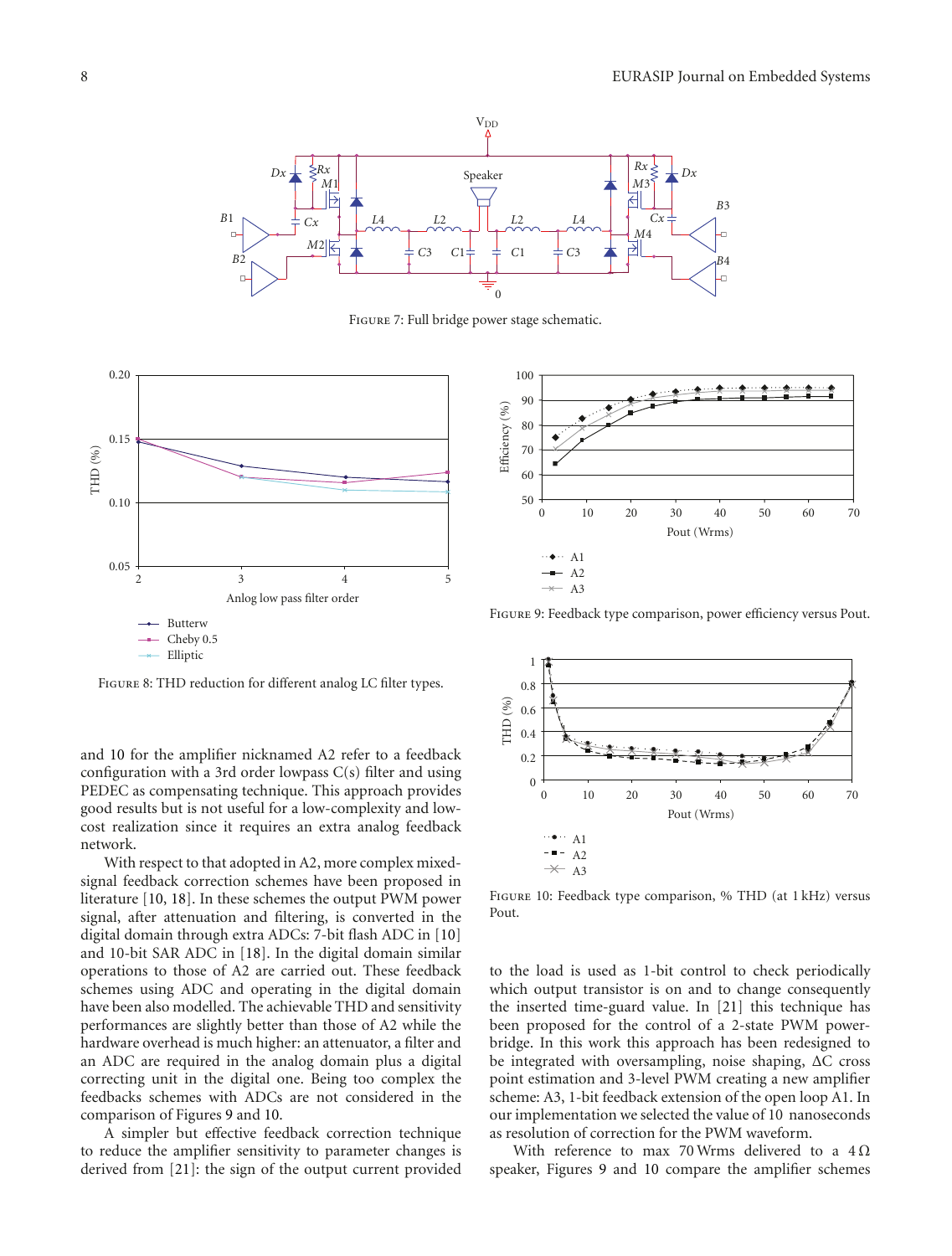A1, A2 and A3 in terms of power efficiency and THD. The maximum power efficiency, up to roughly 95% in Figure 9, is achieved by the open loop scheme A1. With such highefficiency each power MOS of the full bridge is dissipating less than 1 W avoiding extra cooling hardware. These results outperform classic DAC plus analog amplifier solutions: as example the hybrid analog scheme in [5] has a maximum power efficiency below 77%. The schemes with feedback topologies, A2 and A3, achieve similar efficiency, higher than 90%, only for power levels higher than 25–30 Wrms. Concerning THD, the lower distortion is achieved around 40–50 Wrms. The minimum THD is below the target of 0.2%; the use of feedback schemes allows reaching the target THD on a wider frequency range versus the open loop A1 scheme. Between A2 and A3 amplifiers the latter is preferred since it improves the THD and sensitivity performance of A1 but with minimal complexity overhead and minimal efficiency losses.

#### **4. Prototyped Digital Audio Amplifier**

From the design space exploration carried out in Section 3 the amplifier architecture, summarized hereafter, resulted as an optimal trade-off between circuit complexity, power efficiency, output distortion and low sensitivity to parameter changes. The digital part includes: an oversampler by a factor  $M = 16$  using an Equiripple 4-stage polyphase FIR interpolating filter, a cross point estimator based on ΔC technique realizing a NPWM scheme, a noise shaper with  $p = 7$  output bits and a 5th-order noise shaping filter, 3level PWM generation, correction of PWM words through the insertion of time guard intervals also as a function of a 1-bit signal feedback.

The digital processing part, implemented in HDL, has been synthesized in different CMOS standard-cells technologies (90 nm 1 V supply voltage and 180 nm 1.8 V supply voltage) resulting in a digital complexity of 15.2 Kgates, mainly due to the noise shaping and interpolating filters. The low circuit complexity allows the fitting of the digital circuitry on several low-cost SRAM-based FPGA devices. As example the processing part of the amplifier occupies 90% of a Xilinx Virtex XCV100 or 58% of a Xilinx Spartan3 200. Such devices are available for large volume production at a cost of few dollars. Hence the low circuit complexity of the proposed architecture allows for a lowcost implementation. The power consumption for the above cited implementations is in the order of few hundreds of mW, as example 100 mW when integrating the amplifier in the XCV100 and playing 44.1 kS/s CD-quality audio signals.

The output stage is a full bridge made up of N- /P- MOS devices from [26] plus a differential 4th-order LC Butterworth filter. Table 5 summarizes the measured results on the amplifier prototype. The THD value at 1 kHz refers to a 16-bit 44.1 kS/s CD-quality input signal and is evaluated using an Audio Precision test setup. The high power efficiency achieved permits an output power up to 70 Wrms without using extra cooling hardware. The results in Table 5 (Pmax of 70 Wrms, THD of 0.13% and efficiency



Figure 11: Architecture sensitivity example, % THD in case of load change.

TABLE 5: Summary of amplifier characteristics.

| Design metric | Value            | Test conditions                     |  |  |
|---------------|------------------|-------------------------------------|--|--|
| Efficiency    | 94% at 45 Wrms   | 16-bit 44.1 kS/s signal, 1 kHz tone |  |  |
| <b>THD</b>    | 0.13% at 45 Wrms |                                     |  |  |
| Pmax          | 70 Wrms          | $4 \Omega$ load                     |  |  |
|               |                  |                                     |  |  |

of 94% at 45 Wrms) confirm the performance estimation made by simulations during the design phase in Sections 2 and 3, particularly in Figures 9 and 10 (Pmax of 70 Wrms, THD below 2% and efficiency up to 95% in the range 40– 50 Wrms).

The prototype allowed us also to assess the performance improvement of the 1-bit compensating loop scheme. The sensitivity of the amplifier to parameter changes is an important feature against temperature variations, devices tolerances, power supply ripple. As example, Figure 11 shows how the THD degrades when the system configuration is optimised for 4 Ω speaker and then the load is changed with an 8  $\Omega$  speaker. Both the cases with 1-bit feedback scheme (*1b feedback*) and without (*open loop*) are considered. From Figure 11 it is worth noting how the THD performance degradation due to parameter change is lower in the amplifier with feedback.

## **5. Comparison to the State of the Art and Future Work**

*5.1. Comparison to the State of the Art.* When compared to the state of the art of digital input power amplifiers our prototype stands for its low-complexity, while keeping high power efficiency and low THD levels. The distortion levels, THD below 0.2% at 1 kHz in the power range 35– 60 Wrms with a minimum of 0.13% at 45 Wrms (see A3 in Figure 10), are suitable for audio Hi-Fi applications. Other works in literature achieve lower THD values, as example in [13] the THD is 0.02% for similar power levels of 50 W, but at the expense of a lower efficiency and an increased complexity. The power efficiency is 80% in [13] while in our work is higher than 90%. The digital processing tasks in [13] require the use of multiple boards (1 DSP board for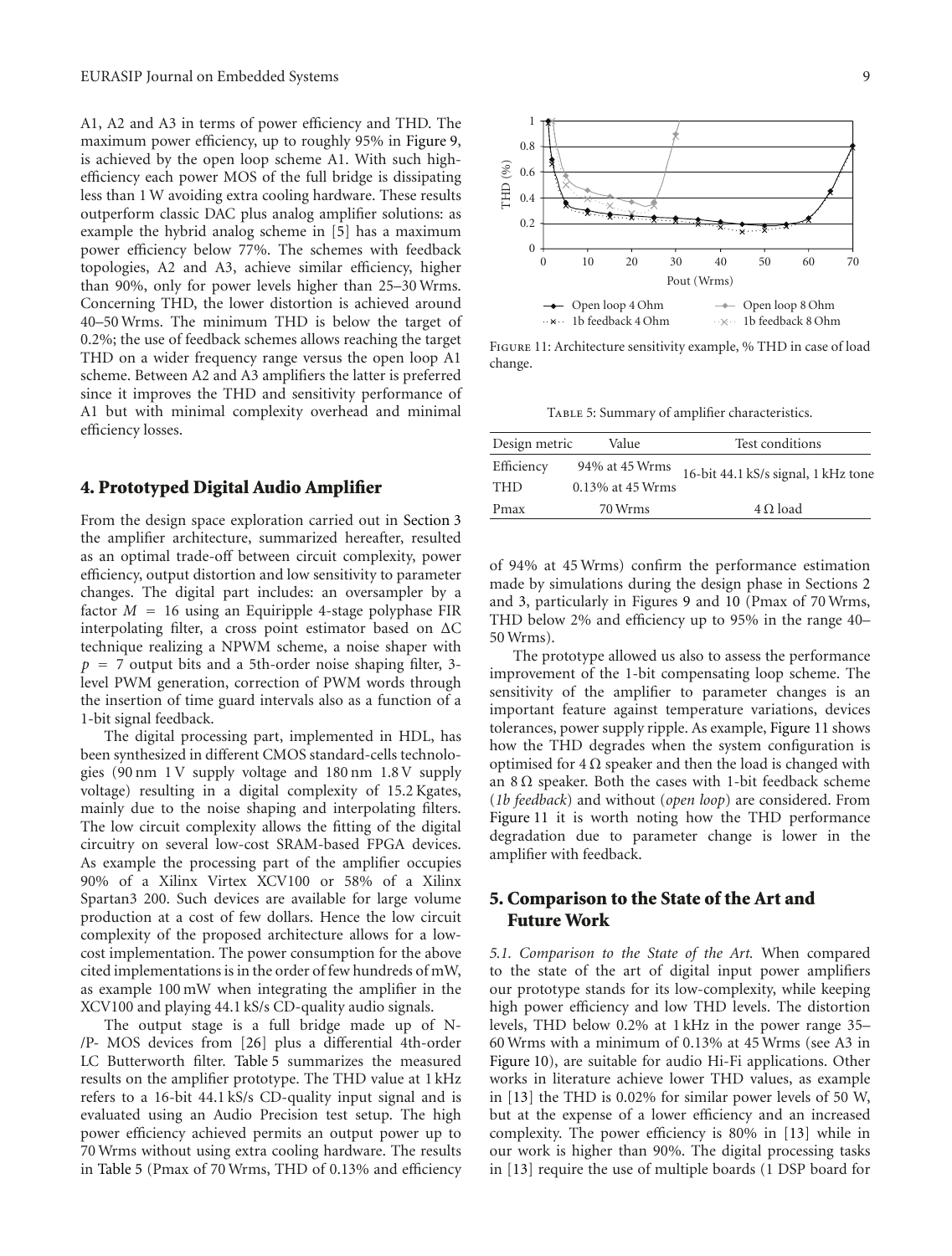the digital audio processing plus 1 FPGA board for PWM processing) while our architecture just requires 1 low-cost FPGA having a bounded circuit complexity of 15 Kgates. The multiple boards digital amplifier in [13] features also a configuration with 90% power efficiency but with a THD of 0.2%. In [16] with a 9 level PWM inverter the achieved performances of 0.25% THD and 80% efficiency are worse than our results. This confirms our analysis in Section 3.4 that 3-level PWM is the optimal choice for the output stage. Compact solutions using a single chip for the digital part, as in our work, and without heatsink have been proposed in [9, 19, 23, 31, 32]. However [19] is missing the feedback scheme needed, as proved in Section 4, against parameter changes; in [9] the efficiency levels are lower than those achieved by our scheme. The FPGA-based audio amplifier in [23] is missing feedback and NPWM techniques; it has a power efficiency of 80% and a THD of 1% both worse than our achieved results. In [31, 32] only the interpolation filter is implemented occupying a whole Spartan FPGA. With respect to our previous conference paper [20], where only UPWM is implemented and a lower oversampling factor and a less-performance FIR interpolating filter are used, the audio processing system in this work has been improved including the digital techniques for NPWM, more accurate models for all the analog components, a more performing interpolating filter. The prototyped architecture in this work versus [20] achieves a much better THD value, predicted by the simulations and confirmed by measures on the prototype. Finally in some works [10, 17, 24], the shown results refer to simulations or prototypes only of the lowpower PWM generator without including a real prototyped power stage. As discussed in this work, and widely proved in literature, the nonideal behaviour of the power stage is a key issue in power audio amplifiers.

*5.2. Future Work.* The proposed platform-based approach has been used also to define the optimal architecture of digital power audio amplifiers using other complementary power MOS devices, such as the IR530 and IR9530. The achieved results with these MOS devices prove that, targeting a power level of 45 Wrms on an 8 Ω load, optimal distortion performances below 0.2% can be reached in the range 17– 35 Wrms with a power efficiency higher than 90%. The resulting architecture is similar to that discussed in Section 4 with the exception of the tuning of some parameters specifically optimized for the characteristics of the new power devices.

As work extension we are applying the same methodology to the design of a fully integrated digital input audio amplifier targeting maximum power levels of 1-2 W. Such amplifiers of few Watts are needed for battery-power terminals with audio playing capability [33, 34]. The design of the amplifier is carried out using an architecture similar to that in Section 4 fitted on a BCD 0.35 *μ*m technology providing CMOS transistors for the digital part and DMOS transistors for the analog power part. The only off-chip circuit is the LC lowpass filter. Postlayout characterization proves that the digital amplifier can be integrated in less

than  $2 \text{ mm}^2$ . The integrated power stage is an inverter with NDMOS sized with  $W = 22$  mm and  $L = 6 \mu m$  supporting, with low  $R_{DS}$  on of few m $\Omega$ , output currents of 0.14 A on output load of 100  $Ω$ .

#### **6. Conclusions**

The design of digital audio power amplifiers is presented in the paper. A modelling platform has been built to allow a fast but still accurate exploration of the mixedsignal design space which involves the codesign of (i) audio processing algorithms with physical characteristics of hardware components and of (ii) low-power integrated digital circuits with analog power devices. Different amplifier architectures have been modelled, simulated and compared to find optimal trade-offs among different cost-functions: low-distortion, high power efficiency, low circuit complexity and low sensitivity to parameter changes. The selected amplifier architecture has been prototyped, for power levels of tens of Watts, implementing the digital processing part on a single low-complexity FPGA while off-chip components are used for the power output stage, no heatsink is required. The resulting digital amplifier, compared with the state of the art, features a low circuit complexity while keeping good power efficiency, higher than 90%, and low-distortion levels, down to 0.13%. As future extension the realization of a fully integrated digital amplifier in BCD technology is presented for power levels of few Watts.

#### **Acknowledgment**

The work has been partially supported by the SHAPES FP6 EU project.

#### **References**

- [1] D. Self, *Audio Power Amplifier Design Handbook*, Newnes, Oxford, UK, 4th edition, 2006.
- [2] S. Saponara, "Current-feedback architecture for high-slewrate and low-THD high-end audio amplifier," *Electronics Letters*, vol. 44, no. 25, pp. 1433–1434, 2008.
- [3] G. Walker, "A class B switch-mode assisted linear amplifier," *IEEE Transactions on Power Electronics*, vol. 18, no. 6, pp. 1278– 1285, 2003.
- [4] A. E. Ginart, R. M. Bass, W. M. Leach Jr., and T. G. Habetler, "Analysis of the class AD audio amplifier including hysteresis effects," *IEEE Transactions on Power Electronics*, vol. 18, no. 2, pp. 679–685, 2003.
- [5] S. Saponara and P. Terreni, "Switching-based topologies for high-efficiency audio amplifiers," in *Proceedings of the International Symposium on Signals, Circuits and Systems (ISSCS '05)*, vol. 1, pp. 283–286, 2005.
- [6] S. Poulsen and M. Andersen, "Hysteresis controller with constant switching frequency," *IEEE Transactions on Consumer Electronics*, vol. 51, no. 2, pp. 688–693, 2005.
- [7] R. E. Hiorns and M. B. Sandler, "Power digital to analogue conversion using pulse width modulation and digital signal processing," *IEE Proceedings G*, vol. 140, no. 5, pp. 329–338, 1993.